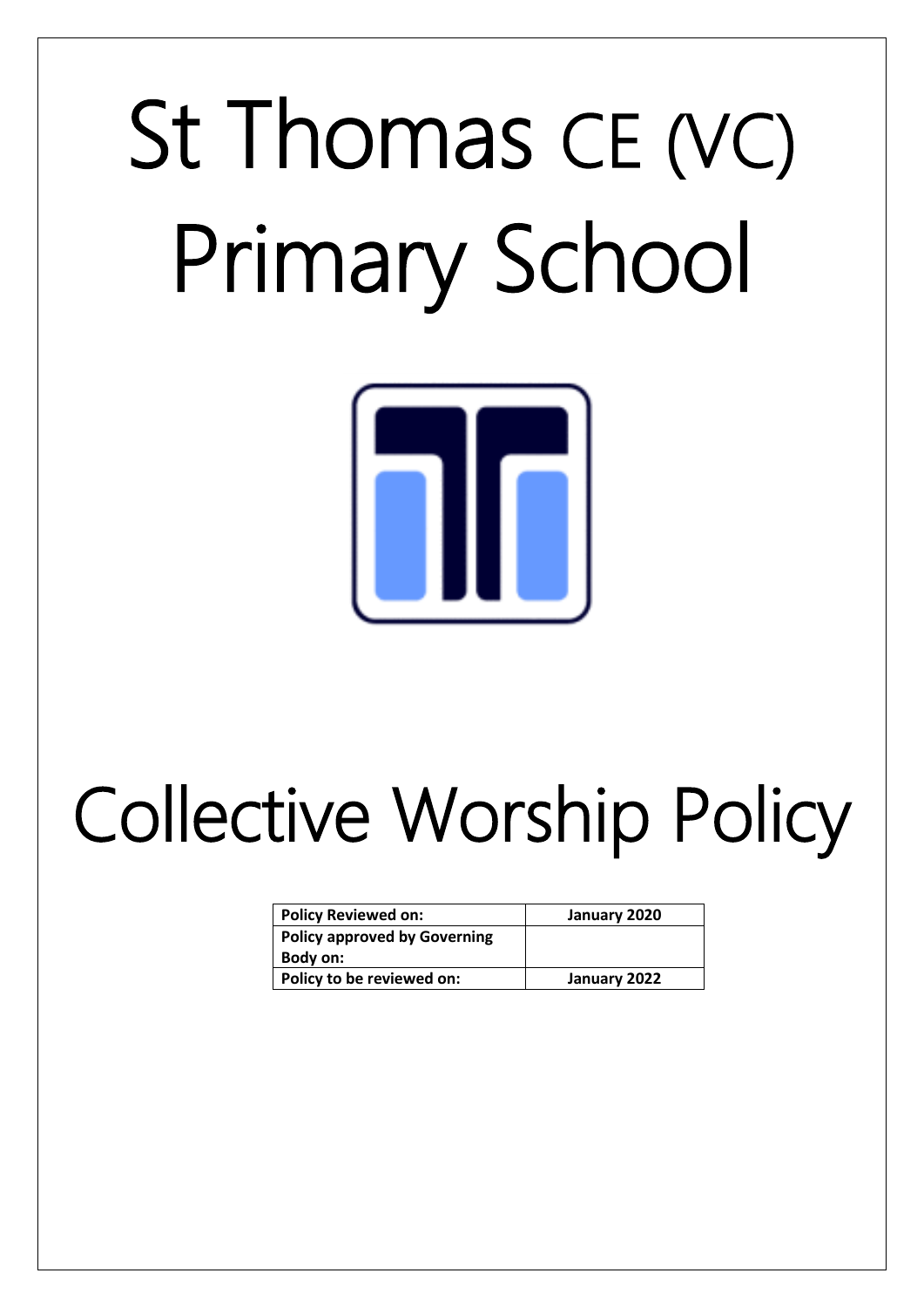



### **Collective Worship**

*Subject Policy*

#### **Collective Worship at St Thomas**

#### **Intent:**

Collective Worship contributes significantly to the ethos of St Thomas CE (VC) Primary school and it is our aim that it is a time when the school community can:

- share common aims and values
- explore school themes
- celebrate achievement and special times
- explore together the world in which we live
- develop a community spirit

We also intend that Collective Worship contributes to the development of the pupil as a 'whole' person by providing opportunities to:

- Explore and respond to a variety of forms of worship, thus enabling those pupils with a religious commitment to deepen their experience of worship, and to allow those without a religious commitment to begin to appreciate what worship means for others.
- Approach the threshold of worship by fostering in them an attitude characterised by feelings such as humility, awe, wonder, appreciation, thankfulness, respect, reverence and elation.
- Consider spiritual and moral issues and the many questions which relate to life.
- Acknowledge the things which have meaning, value and purpose for the pupils as individuals, as well as for the school and the wider community.
- Develop a sense of community within and beyond the school.
- Celebrate achievements, special occasions and special events in relation to individual pupils within school, to the school as a whole, or to the wider community.
- Acknowledge and respect difference and diversity.

**Special Educational Needs Disability (SEND) / Pupil Premium / Higher Attainers**

All children will have Quality First Teaching. Any child with identified SEND or in receipt of pupil premium funding may have work additional to and different from their peers in order to access the curriculum dependent upon their needs. As well as this, our school offers a demanding and varied curriculum,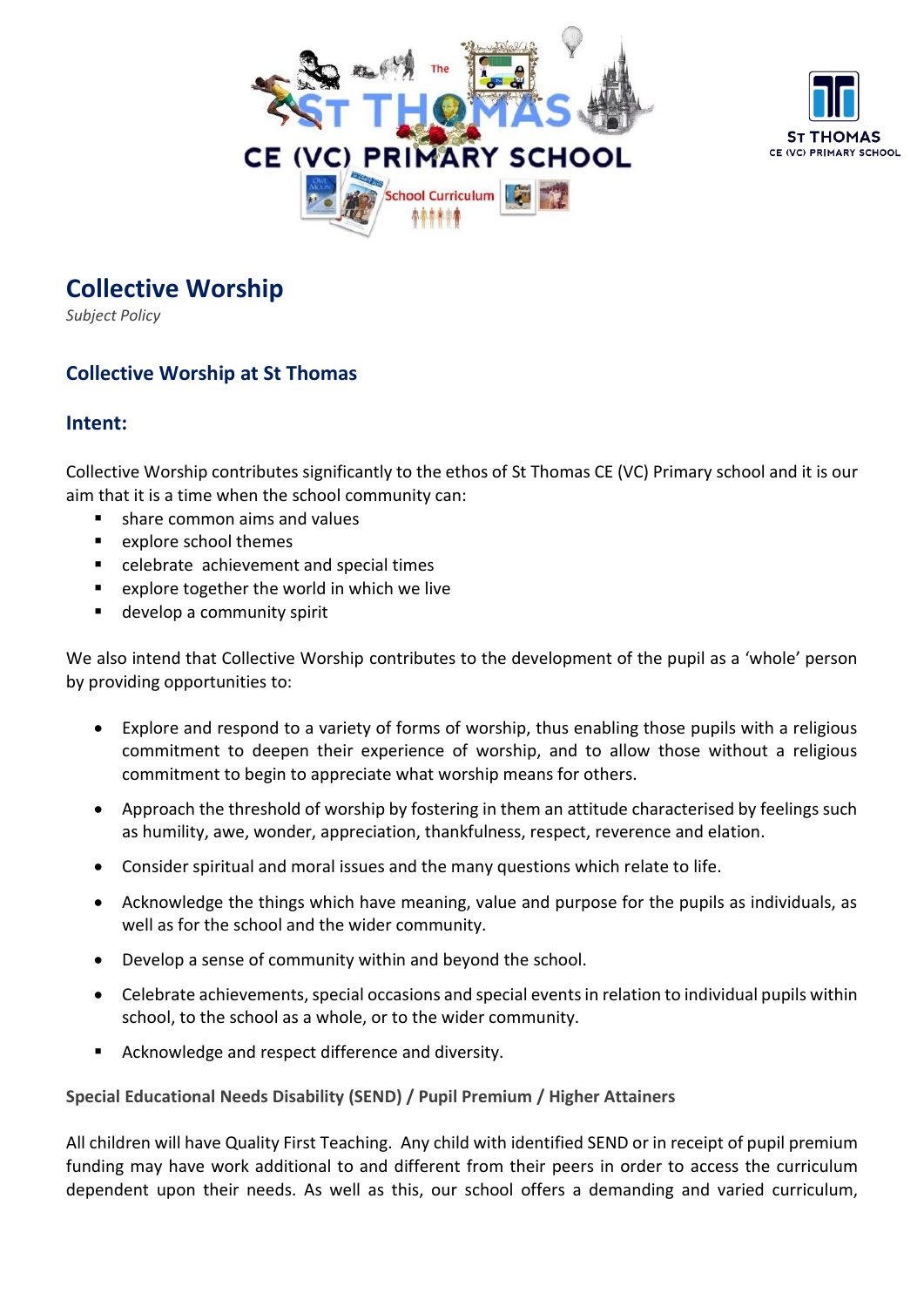providing children with a range of opportunities in order for them to reach their full potential and consistently achieve highly from their starting points.

#### **Implementation:**

Collective Worship time is distinct from curriculum time. However, in St Thomas CE (VC) Primary School, Collective Worship will at times feature aspects of the curriculum, which will enhance the experiences of pupils by reflecting on the work done in classes. At times, Collective Worship will enrich classwork through its consideration of subject matter from different perspectives.

The provision of opportunities for pupils' spiritual, moral, social and cultural development is in line with school policy which informs our practice. To ensure Collective Worship provides opportunities for British values, spiritual, moral, social and cultural development. It should address a wide variety of themes and topics, use diverse stimuli and resources and provide pupils with the opportunity to 'respond' on their own level.

#### **Impact:**

The content of all acts of Collective Worship will be considered carefully, to ensure relevance and suitability for the ages, aptitudes and backgrounds of all pupils. Our termly planning sheets list the themes, special occasions and events, but will be flexible to allow the inclusion of current and topical issues. Our planning sheets ensure that there is continuity and progression, and enable the monitoring and evaluation of acts of worship to take place.

Visitors will be welcome to lead Collective Worship from time to time and will be given guidance on acts of Collective Worship at St Thomas CE (VC) Primary School. Leaders from Faiths within the area will increase the pupils' awareness, promote respect and raise the esteem of the pupils who belong to these Faiths.

Each half term Collective Worship is organised to follow our six themes (Belong, Hope, Aspire, Believe, Love, Thank you) and will take place in the school halls, St Thomas church or within the classroom. Acts of worship will usually last for approximately 20 minutes, although it is recognised that this time will be shortened or lengthened when it is appropriate.

**Monday:** Welcome to the week collective worship **Tuesday:** Quiet reflection KS2 / Singing and worship KS1 **Wednesday**: Singing and worship KS2 / Quiet reflection KS1 **Thursday:** St Thomas Church led collective worship **Friday:** Celebration of effort Collective worship

The candle on the hall table is lit before worship begins and religious songs will be sung. Children are regularly involved in the worship, which finishes with prayer and reflection.

#### **Leadership and Management**

The RE Co-ordinator, Assistant Head Teacher, Head of Governors and representatives of St Thomas Church form our collective worship committee. A representative from each class throughout school (years 2-6) also form our school collective worship council who meet termly with the RE Co-ordinator and Head Teacher. The role of these teams are to plan, monitor and evaluate themes and outcomes of Collective Worship.